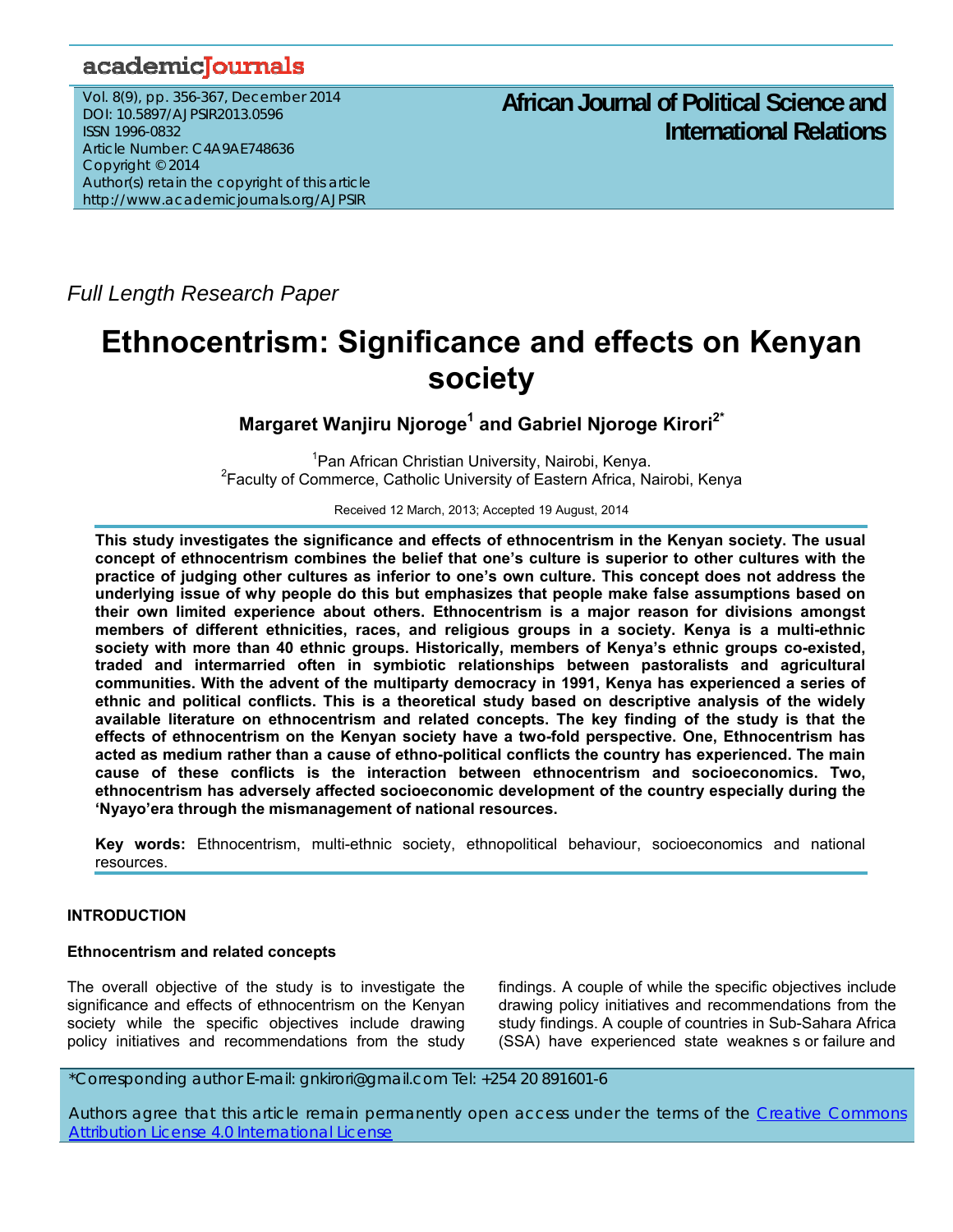eventual collapse. This experience was partly catalyzed by the persistence of ethnocentrism in governance and politics (Yieke, 2008). In their efforts to build nations and nationalisms after attaining their independence, most of these countries have not been able to overcome the challenge of integrating ethnic identities into concepts of nation state, citizenship and common good.

Ethnocentrism is a widespread tendency for people to favour their own group over another group on the belief that one's own ethnic group or one's own culture is superior to other ethnic groups and cultures. It denotes a cultural narrowness in which the ethnically centred individual rigidly accepted those of the in-group while rejecting those of the out-group (Ogretir and Ozcelik, 2008). This tendency has variously been labeled as ethnocentrism (Sumner, 1906), inter-group bias (Rabbie, 1991), in-group favouritism (Tajfel, 1981, 1982), or ingroup and out-group differentiation (Rabbie, 1991; Tajfel, 1981, 1982; Dougherty and Pratlzgraff, 1996). Ethnocentrism has many commonalities with prejudice, stereotyping, racism, discrimination, xenophobia. For example, prejudice refers to negative attitude toward an out-group and results in a harmful, detrimental or unfavourable view of an outgroup; a stereotype is a rigid image of typical characteristics of group members; discrimination refers to behavior that disadvantages individuals (Taylor, 1997). Racism is generally the belief that one's race, ethnic group, culture or biologicallydetermined group is supreme and all others are innately inferior and therefore has the right to dominate, exclude or even exterminate members of other groups (Hooghe et al., 2008). Racism is a form of prejudice. Prejudice can result from ethnocentrism and is often accompanied by discrimination. Many prejudices are based on stereotypes (Hooghe et al., 2008; Taylor, 1997). Ethnocentrism produces adverse effects of burdening one with the belief that one's culture, race and way of life is superior to those of others. Further, it prevents understanding and incites conflict when actions and words are seen as threats rather than different ways of experiencing life. It also creates tendency of manipulating ethnic identities for private interest. Overcoming this prejudice is necessary for the unity of a nation which entails prevailing over the challenges of integrating ethnic identities into concepts of nation state, citizenship and common good. The word ethnocentrism derives from the Greek word, ethnos, meaning 'nation' or 'people' and the English word, centre and is commonly used in circles where ethnicity, interethnic relations and similar social issues are of concern. "Ethnic" refers to cultural heritage and "centrism" refers to the central starting point. The way people behave is particularly governed by their social-cultural backgrounds (Jhingan, 2009). The term ethnocentrism was first used in 1906 by Sumner to describe a cultural narrowness in which the ethnically centred individual rigidly accepted those who were culturally alike while just as rigidly rejecting who were culturally different (Ogretir and

Ozcelik, 2008). Hooghe et al. (2008) distinguishes two major components of ethnocentrism, cultural ethnocentrism and economic ethnocentrism. Cultural ethnocentrism has its origin in the belief that one's own cultural norms and attitudes are superior to the cultures of other societies or groups and often expresses itself in symbolic manner such as clothing, religious symbols and so on. Economic ethnocentrism is tied more closely to the perception that other groups can be seen as economic competitors and should be limited in their capacity as economic actors. The usual concept of ethnocentrism according to the anthropologists is the tendency to assume that one's own culture and way of life represents the norm or is superior to others. Sociologists and social-psychologists extend the term ethnocentrism to group attitudes shown by religious, economic, racial, caste and class group within a larger social order. In social psychology, ethnocentrism is generally referred to as group relations (Adorno, 1982). It is concerned with numerous groups toward which the individual has hostile opinions and attitudes but equally with groups toward which he/she is positively disposed. Ethnocentrism is a silent problem in that many people are not aware that they are even judging other cultures before being aware of ethnocentrism and its adverse effects, they also not aware that they are being ethnocentric and they do not understand they do not understand. The usual concept of ethnocentrism emphasizes that people make false assumptions based on their own limited experience but does not address the underlying issue of why people do this. Barger (2008) provides a more explicit definition of ethnocentrism which is the tendency of making false assumptions about others' ways of life based on own limited experience. The problem with ethnocentrism is that it leads to misunderstanding others by falsely distorting what is meaningful and functional to them in that their ways of life are seen in terms of 'own' life experience. Ethnocentrism is a nearly universal phenomenon or syndrome (Chinchen, 1997; Axelrod and Ross, 2003) as can be deduced from incidents such as the ancient biblical story of the Egyptian Pharaoh who ordered the killing of Hebrew males, the 1990 to 91 Gulf war, the 1994 genocide in Rwanda and Burudi, instances of turmoil experienced in Yugoslavia and in former Soviet Union as well as a series of after-election ethnic conflicts experienced in Kenya (Kasomo, 2012). Although natural and universal, ethnocentrism is neither morally correct nor logical. Ethnocentrism is a major reason for divisions amongst members of different ethnicities, races, and religious groups in a society. In international relations, ethnocentrism creates conflicts and inhibits resolution of conflicts. There are extreme forms of ethnocentrism that pose serious social problems such as racism, colonialism and ethnic cleansing. It is extremely difficult to completely prevent ethnocentrism but its severity can be decreased by raising awareness for it. This will lead to discovery that people flourish within societies, customs and cultures that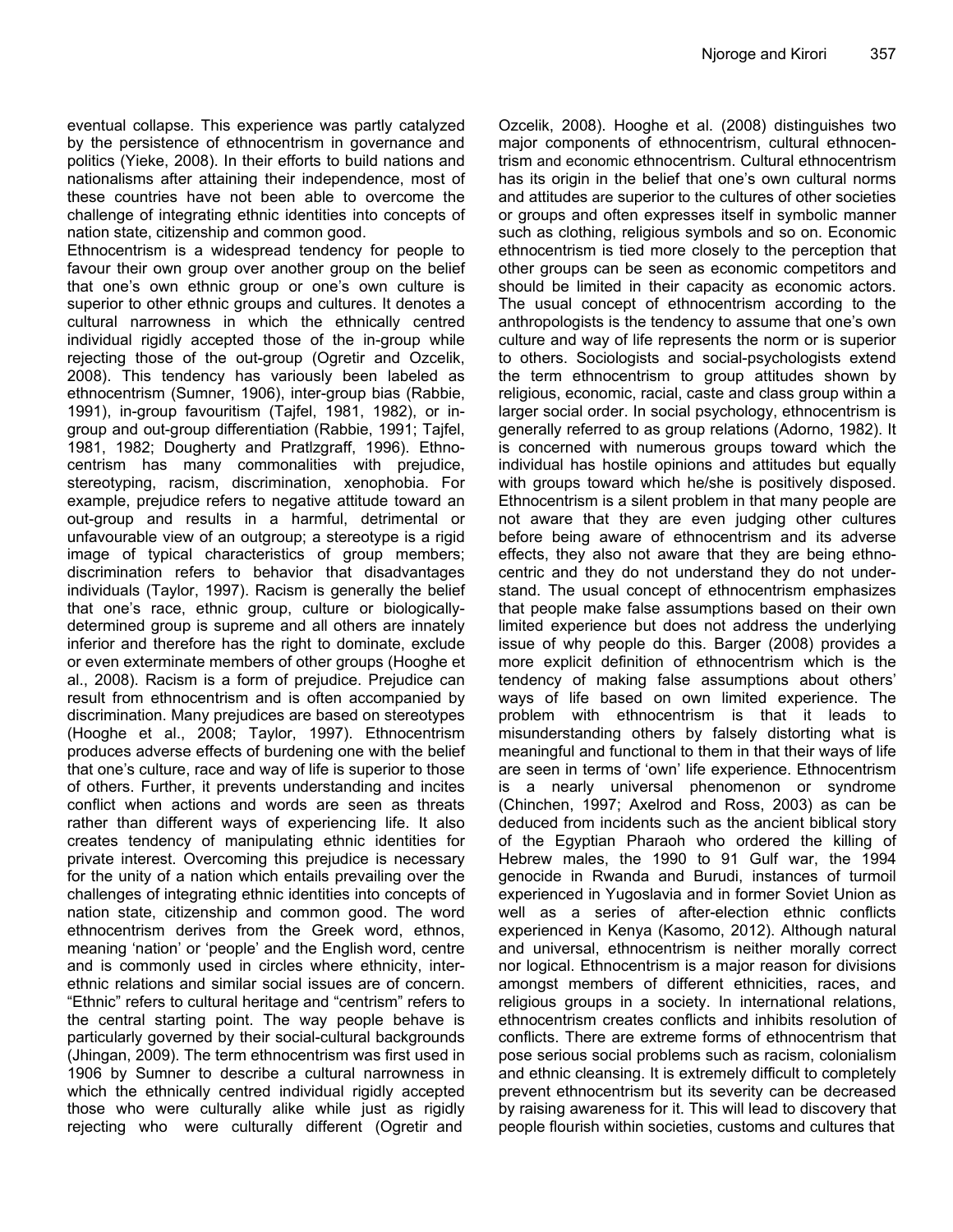have nothing to do with one's own culture and that different ways can produce happy and productive lives.

# **Profile of the Kenyan Society**

Kenya is a multi-ethnic society with more than 40 ethnic groups. In ethnic lines, the country is divided into six large ethnic groups that constitute 78% of the population including Kikuyu and related groups (21%), the Luhya (14%), the Kalenjin (13%), the Kamba (10%), the Luo (10%) and the Kisii (10%) (Council of Foreign Relation [CFR], 2013). Historically, members of Kenya's ethnic groups co-existed, traded and intermarried often in symbiotic relationships between pastoralists and agricultural communities (Lonsdale, 1981). Before 1991, the political and economic factors encouraged internal migration in Kenya without causing danger of ethnic clashes. The long-term socioeconomic trends show that the country experienced stable economy between 1963 to 1982 period at average growth rate of about 5%, fluctuating economic growth recording a low of below zero rate of growth between 1983 to 2002 period and a recovering and growing economy over the last 10 years with average growth rate greater than 3%. The corresponding poverty levels over these periods were below 40% in the first period, rapidly growing poverty recording a high of more 56% in the second period and declining poverty levels in the third period recording 46% in 2005/2006 (Republic of Kenya, various issues of Statistical Abstract) and currently at 43%. Before attaining self-rule in 1963, Kenya was a colony of the British Empire. By employing the policy of 'divide and rule', the colonial powers in the African continent created ''tribes" and put traditional enemies under one roof (Ott, 1998) with view that these people could never be detribalized or able to gang up against the colonial authorities (Wakano, 1985). In Kenya, the British divided the country along ethnic lines into eight provinces creating a different ethnic group as a majority in each province (Yieke, 2008). Each province was subdivided into districts according to ethnic groups. For instance, the Luo were based in Nyanza province which also is the home of the Kisii, the Kikuyu in Central province, the Somali in the North Eastern province, the Luhya in Western province, the Mijikenda in the Coast province. The Rift Valley province was dominated by the Kalenjin but also the Masaai, Turkana and Samburu. The Kamba share the Eastern province with the Meru and Embu among others. Nairobi is the most cosmopolitan province with the Kikuyu forming a plurality. The colonial powers created disparities between tribes in the way they assigned roles (Kasomo, 2012). Some tribes were seen to be good cooks and watchmen, others as being good shamba boys while only the selected few could serve in clerical capacities. At independence in 1963, these disparities were manifest. Some people found

themselves disadvantaged because of the roles they had been assigned by the colonial powers (Kasomo, 2012). The churches also followed the colonial policy of 'divide and rule'. For instance, the Methodist took Meru while the African Inland church (AIC) took Kamba and Kalenjin lands. The Luo and Kisii were identified with the Seventh Day Adventist (SDA). The Islam took the coast region while the Catholic church was present in lesser or greater sense here and there. The presidency in many countries is SSA, Kenya included, is not seen as a symbol of unity and leaders are accused of nepotism and ethnic favouritism (Ayedemo (1993). In Kenya for instance, the general public perception for the president is a symbol of "eating", a perception that has led to ethnic clashes (Kasomo, 2012). After 28 years of self-rule under a one party-political system, Kenya ushered in the multiparty democracy in 1991. With multiparty democracy, new political parties emerged that were essentially marked by ethno-regional interests. According to Adar (1999), the multiparty democracy was the advent of violent ethnic clashes in Kenya, initially referred to as tribal clashes. During the 1992 general elections (the first general election under multiparty democracy), violent ethnic clashes emerged in the Rift Valley province and in some parts of Western and Nyanza provinces. The violence was an ethnicised expression of political conflict where ethnicity was a medium of political conflict rather than a cause (Yieke, 2008). The first cases of Internally Displaced Persons (IDPs) perceived as "outsiders" were experienced in Kenya. Since 1992, a self-perpetuating ethnicity system has emerged for sharpening ethnic identity and chauvinism as well as promoting "doctrine" that specific regions of the country belonged to groups that originally occupied them and all other groups were essentially "outsiders", "foreigners" or "aliens" regardless of legal land ownership or the governing constitutional rights of all Kenyans to live in any part of their choice within the country (Ndegwa, 1997). The proximate and root causes of large-scale inter-ethnic violence in Kenya can be said to be intrinsically related to democratization and electoral cycle that is, politically instigated rather than primordial (Yieke, 2008). With multiparty democracy, Kenyan politics historically became contents in which the leaders of the country's largest ethnic groups form ethnic coalitions among themselves and with the leaders of smaller groups to dominate their rivals. This trend has resulted in a polarized electorate and outbreaks of violence between members of rival ethnic groups (CFR, 2013). In response to the distributional grievances that have contributed to political strife, Kenya enacted a new constitution in 2010 focusing on decentralization and far reaching institutional and public finance reform. The constitution embarked on fundamental devolution of power dividing the country into 47 counties to which both political power and government functions are devolved (Ndii, 2010). The new constitution created two distinct and interdependent levels of political authority, national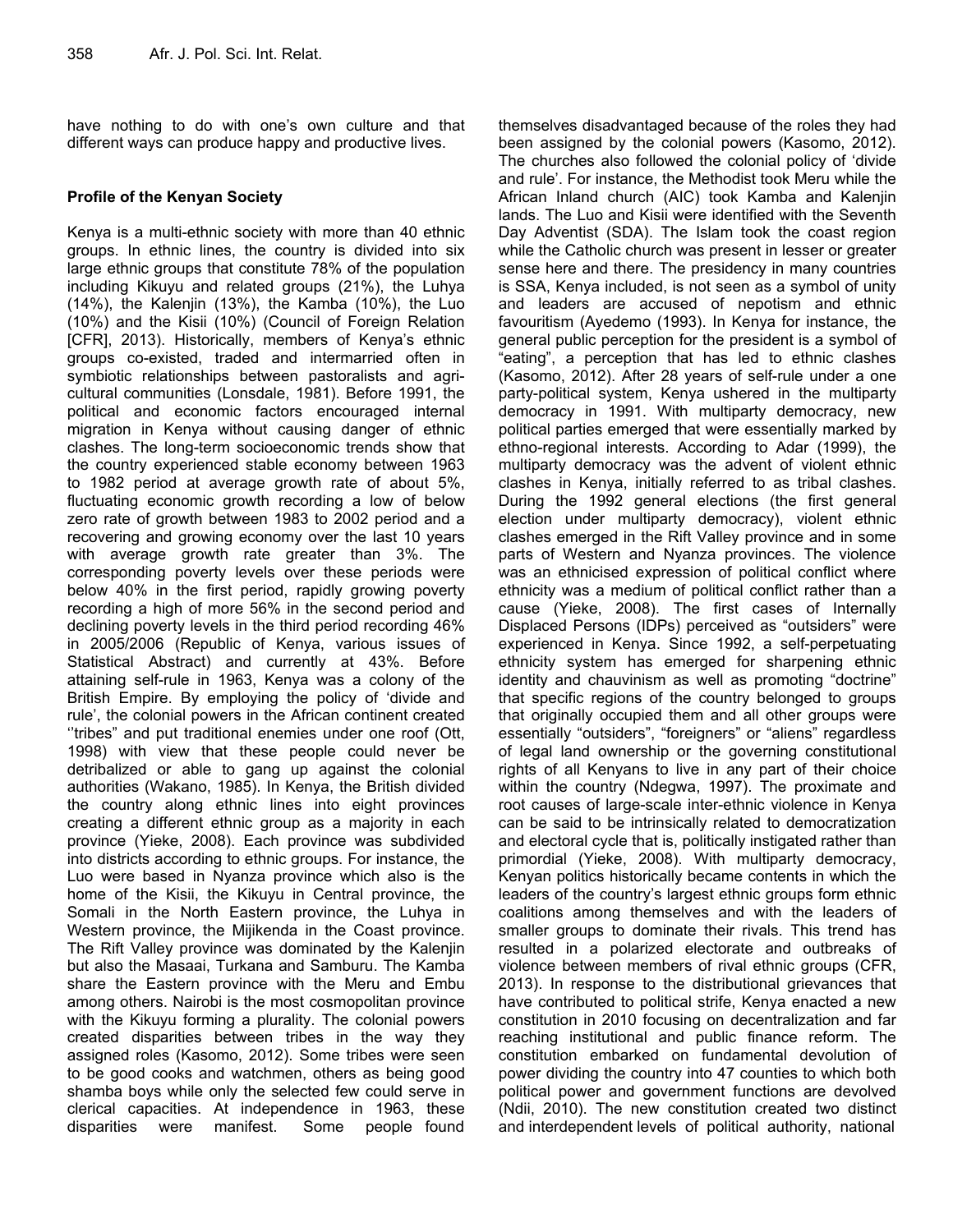and county, as equal partners before the constitution to engage on basis of consultation and cooperation. It is critical that the devolution delivers on the promise of a more equitable distribution of national resources and development outcomes.

# **LITERATURE REVIEW**

# **Theoretical aspects**

This section highlights theoretical issues related to ethnocentrism in society, theories of ethnocentrism, ethnocentrism in history, ethnocentric behaviour, ethnocentrism and conflicts in the African perspective, and overcoming ethnocentrism.

The behavior of people is governed by their socialcultural background (Jhingan, 2009), that is by their sense of belonging, nationalism, patriotism, social values, political progress, development, and so on. Ethnocentrism leads to misunderstanding others, falsely distorting what is meaningful and functional to other peoples experience and ways of life seen only from one's own context. Lack of understanding can inhibit constructive resolutions when conflicts emerge between social groups. People are not aware that they can develop more valid understandings about how they experience life. Ethnicity reinforces a people's social-cultural background in charting out their destinies with regard to national unity and progress but can also be source of violence and instability in a society when, for instance, out of misguided individual egos, it is used for mischief bordering on corruption, mismanagement and greed for power (Kukubor, 2006). It is human nature to assume that any group to which we belong is the standard against which all other groups should rightfully be compared. Sumner (1906) came up with the term ethnocentrism to explain the phenomenon of differentiation between "us" and "them". One of the issues to consider is that ethnocentrism is often exploited to foster conflict and promote the power of a particular group. History shows that promoting an "us versus them" perspective, the political, religious and other groups, foster discrimination and conflict to benefit themselves at the expense of others. Social conflicts and wars usually have ethnocentrism at their core which, overtime, usually proves to be self-destructive for all concerned (Barger, 2008).

Ethnocentrism is one of the common characteristics of relations between different groups especially when one group holds more power, has more privileges or more resources and uses the difference as a legitimation to dominate or marginalize others (Van Dijk, 1993). Ethnocentrism is what Kenyans have regarded to as negative ethnicity (Wa Wamwere, 2008) and can be combated (Saro-Wiwa, 1989). The ethnocentric have no insight into their own prejudice and believe that their prejudice is

based upon objective backgrounds that cannot be compromised. By this strong fixation, an ethnocentric is capable of violence and other forms of crime towards members of other ethnic groups he/she holds to be "inferior" and can easily support the use of force to dogmatically maintain their "superior" belief (Yieke, 2008). Kenya as a nation, experienced this type of scenario during the 2007 general elections. Lavine and Campbell (1972) summarize the psycho-analytical and psycho-dynamic theories (approaches) that explain the issue of ethnocentrism and related concepts. These theories include the satisfaction of inclination to aggression theory (commonly referred to as Freud's psycho-analytical approach about group processes), the object relations model, the personality dynamics theory and the theory of frustration and aggression displacement. In the theory of satisfaction of inclination to aggression, the term ethnocentrism is a relationship of groupcentredness with self-centredness where the self-love of the individual is expressed as antipathies and aversions toward strangers but when a group is formed, this intolerance toward others vanishes as the individual equates himself/herself with other members of the group (Lavine and Campbell, 1972). By means of this approach, cohesion among members of the community is made easier; hostility toward out-groups is one inevitable outcome of in-group cohesion (Freud, 1930). There is a psychic bond that attracts the individuals to the group and its members and by identifying with the group, individuals are able to enhance their own sense of worth (Freud, 1921/1922).

The object relations model relates to identity formation. Identity formation involves a continuous conflict with powerful negative identity elements. This can give rise to suitable targets of externalization (STEs) or reservoirs of images in which a child externalizes unitegrated good and bad images of himself and others (Volkan, 1988; Barash, 1991). People who are positive STEs are seen as allies, friends and leaders while people who are negative STEs are regarded as enemies. In times of aggravated crises, negative STEs can arouse in a man a murderous hate of all kinds of 'otherness' in strangers and in himself (Deutsch, 1990). In personality dynamics theory, Levine and Campbell (1972) explain that the mechanism for out-group hostility lies in guilt over ambivalence and its consequences are manifested through effects on cognitive processes with sharp category boundaries. For instance, early in a child's life, the parent who is over-concerned about social status and proper behavior and uses harsh autocratic discipline to rear socially acceptable children, such children become ethnocentric but will suppress their hostilities toward their parents and project aggression into powerless minority groups such as the Jews and Blacks (Fisher, 1990). The theory of frustration and aggression displacement assumed that aggression is always a consequence of frustration and that frustration always leads to some form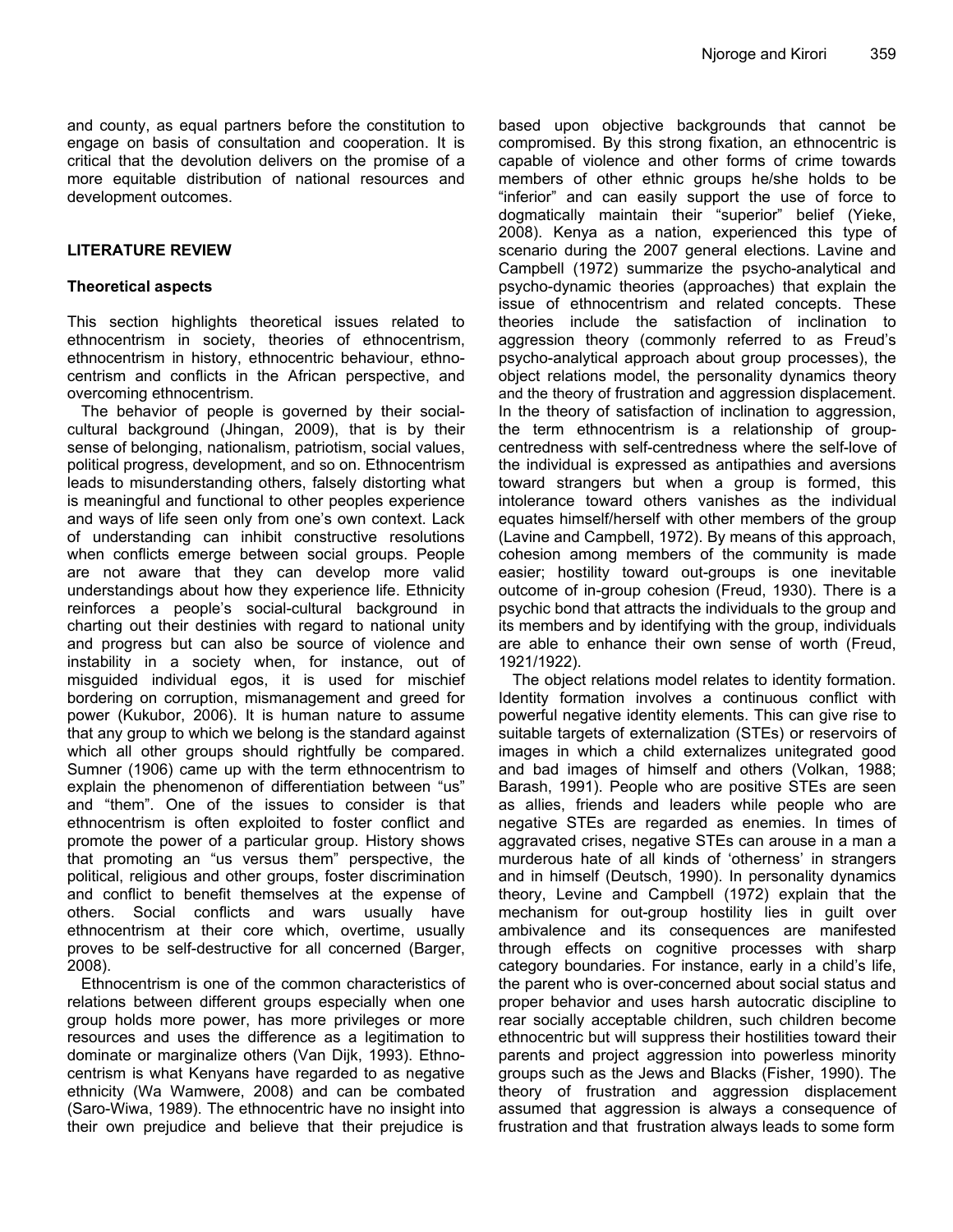of aggression. For this theory, ethnocentrism and prejudice is a result of universal intra-psychic processes such as scapegoating. According to scapegoat concept, prejudice toward members of the out-group is the result of a displacement of aggression from a powerful frustrator to a powerless minority group. For instance, transgressions and sins of Israelites are transferred to the goat, and the goat is sent into the wilderness (Rothbart and Lewis, 1994). The scapegoating of Jews in Nazi Germany was due to the displacement of aggression toward them (Taylor and Moghaddam, 1994).

From sociological perspective, theories that have a bearing on ethnocentrism include the social-conflict theories with the basic premise that society is composed of competing groups which are not harmonious. The focus of the theories is on equalities in society and the struggle to gain control over scarce resources. Once a group achieves dominance over others, it seeks to use the available mechanisms of social control to its own advantage in order to maintain a dominant position. For instance, the social identity theory assumes that ethnocentrism is the result of a strong identification with the in-group of the actor which almost automatically leads to negative feelings and stereotyping toward members of the out-group. In contrast, the realistic conflict theory assumes that ethnocentrism is triggered by a real or perceived conflict between various ethnic groups competing for scarce resources in society (Hooghe et al., 2008). Karl Mark (1818 to 1883) is the most famous social-conflict theorist. Each of these theoretical approaches points to different factors as causes of ethnocentrism. According to Ogretir and Ozcelik (2008), the theorists who have assumed that inter-group conflicts stem from biologically based dispositions common to human species or universal conditions of human life, believed that aggressive and ethnocentrism tendencies cannot be eliminated as a major factor in group behavior. Whereas, the theorists who have assumed that intergroup conflicts are patterns of group behavior developed and retained for its adaptive value in the course of man's sociocultural evolution, believed that ethnocentrism should disappear under environmental conditions in which it is maladaptive. According to several researchers including Seddens (2011), almost every conflict the world has experienced has been because of ethnocentrism. Some key examples include the following: the present day politics, European imperialism, the Mandate of Heaven, Nazi German, developed countries. In the present day politics, America was bombed on  $9<sup>th</sup>$ November 1989 because the terrorists selfishly believed they were better than Americans and that the Americans must be demolished. Since its inception, the United States of America has often thought of itself as more powerful, more economically sound, and just generally "better" than other nations. Imperialism, the practice of taking over others' lands, was heavily practiced by Europe starting in the  $16<sup>th</sup>$  century. For instance, several

colonies in the United States and lands in Africa were some of the regions the Europeans tried to control. The Europeans believed both Africans and the Americans to be primitive societies based on hunting and farming, and felt that they needed to take over these nations in order to bring them up to speed with modern technologies. When the US was settled by the British in the 1700s, the colonists terrorized the Native America because they thought the natives were savage, unworthy people. One of the most prominent examples of ethnocentrism was the Sinocentric system developed out of the idea of the "Mandate of Heaven" proliferated by the Chinese philosopher, Confucius. The "Mandate of Heaven" meant that the Chinese felt that they had received divine power which entitled them to exert heavy rule of the citizens, and that they had power over the rest of the world. While this system of government formally ended in the  $19<sup>m</sup>$ century, some scholars believe that the Chinese ethnocentrism lives on. One of the most well-known and most horrible examples of ethnocentrism to ever occur was during the Nazi Germany. Adolf Hitler decided that he hated the Jews, as well as some other groups of people, and had many innocent people slaughtered on concentration camps. These people did not deserve the torture they received and this was clearly an extreme case of ethnocentrism. People in developed countries in Europe and America tend to despise other nations and their customs terming them queer and foolish just because they are different from their own. It is believed that ethnocentrism is a major cause of problems between the western industrialized countries and the developing countries (Kasomo, 2012).

Axelrod and Ross (2003) define ethnocentric behavior as cooperation with members of one's own group (ingroup favouritism) and noncooperation toward members of other groups (out-group hostility). According to Levine and Campbell (1972), behaviours entail cooperative relations with the in-group and absence of cooperative relations with the out-group. Membership in the group is evaluated in terms of observable characteristics such as language, accent, physical features, religion, and so on, that are regarded as indicating common descent (Sumner, 1906; Hirshfeld, 1996; Kurzban et al., 2001). Axelrod and Ross (2003) enumerate ten distinct mechanisms that can support cooperative relations including central authority such as state or empire (Hobbes, 1651; Tilly, 1992); inclusive fitness based on kinship (Hamilton, 1964); barter and markets (Smith, 1776; Samuelson, 1947); principle agent mechanism (Spence and Zeckhauser, 1971); reciprocity based on continuing interaction (Trivers, 1971; Axerlor, 1984); decentralized enforcement and including norms (Axelrod, 1986; Hetcher and Opp, 2001), informal institutions (Ostrom, 1998) trust (Hardin, 2002) and social capital (Coleman, 1990; Putnam 2000); group selection (Sober and Wilson, 1998); docility (Scinon, 1990); reputation (Nowak and Sigmund, 1998) and; in-group favouritism (Axelrod and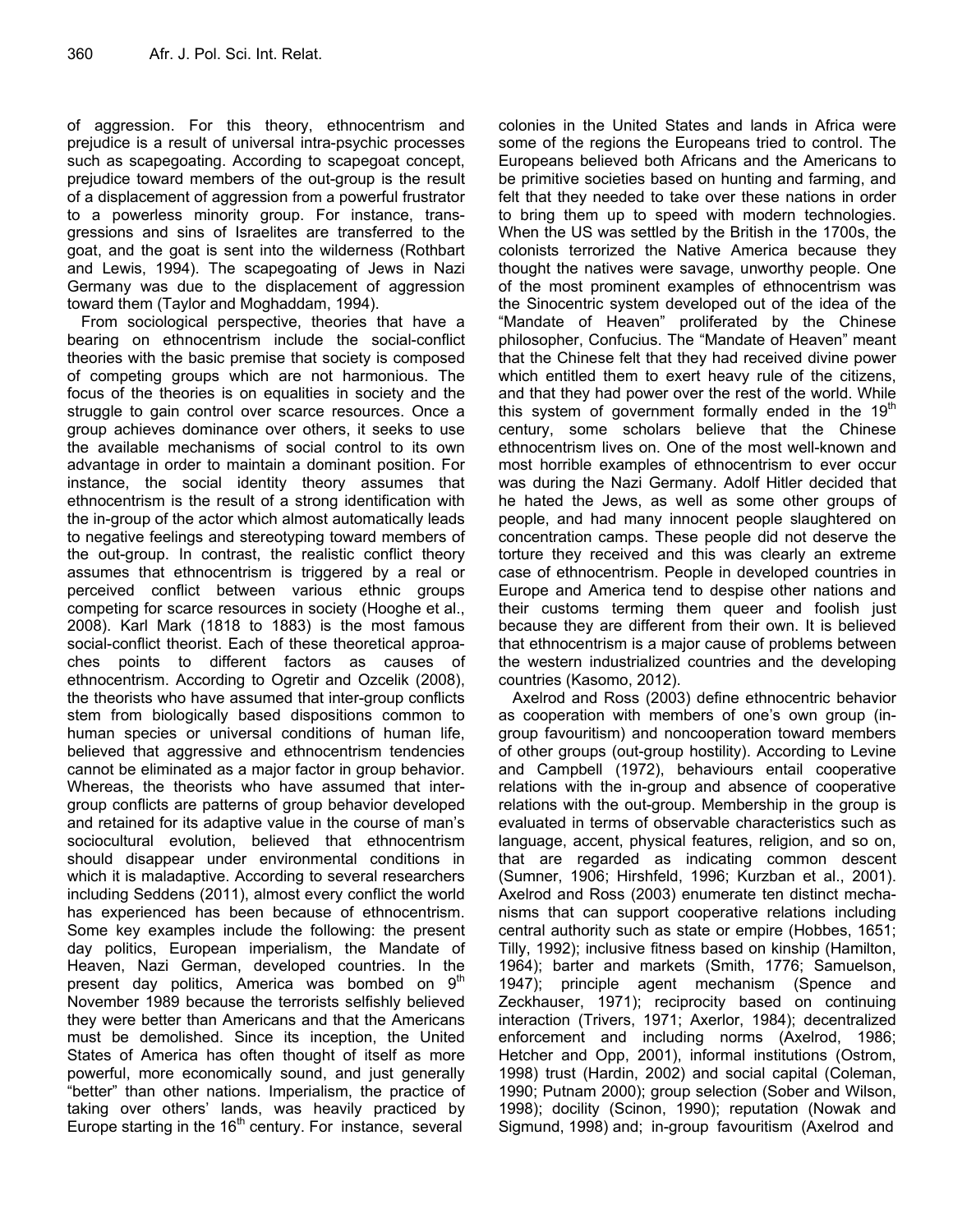Ross, 2003). According to Levine and Campbell (1972), ethnocentrism is a special but almost universal example of in-group favouritism and out-group hostility. Ethnocentrism is implicated in ethnic conflict (Chirot and Seligman, 2001; Brewer, 1979a), war (Van der Dennen, 1995), consumer choice (Klein and Etthnson, 1999) and voting (Kinder, 1998). In most Africa countries, ethnocentrism is a key factor in political struggles and distribution of resources (Aquiline, 2008; Lamb, 1984; Cohen, 1981). For instance, the introduction of multiparty democracy in 1990s opened a competition that has shaped the context of struggle for political power among political leaders and ethnic communities. Under the influence of ethnic politics, voters do not appeal as much to the criteria of economic performance, provision of social services and common good as to enabling their members to control the state (Aquline, 2008). The rationale used is to ensure that many from their ethnic group control government affairs. Political leaders convince ethnic groups to believe that they rule the country on their behalf. The president is seen as an ethnic ruler. People believe that if one of theirs holds a high post, it is held in trust for the benefit of their community.

Similarly, political parties become ethnic parties slated for ethnic bargaining to acquire political power that allows them to "loot" the state. It is from this perspective that a number of political parties promote ethnic politics and regard the introduction of multiparty democracy as a way of decentralizing the state in favour of ethno-nationalism. Such practices create mutual mistrust between ethnic groups. Those who belong to less dominant ethnic groups feel left out and discriminated by the system. In turn, they feel obliged to act, legally or illegally, to ensure their survival. The tendency of self-assertion emerging from different ethnic groups for survival is the one of the root causes of widespread ethnic conflicts in most of the countries in the SSA region. Ethnocentrism is also the root cause of the phenomenon of ethno-political competition, discrimination and violence that has been experienced in several of the so called "weak" or "collapsed" states in SSA, for instance, Rwanda, Burundi, Somalia, Sierra Leone, Ethiopia (Aquiline, 2008). Some of the manifestations of ethnocentrism commonly found in the ''weak" or "collapsed" states are citizenship crisis, lack of political consensus, economic insecurity, lack of an agreed upon concept of the common good. In the post-colonial period, most countries in SSA have faced ethnic competition for scarce economic resources and political power, each ethnic group tending to struggle to control the state. Ethnic strategies often are connected with control of the economy including employment, education, lucrative office jobs, argues Aquiline (2008). Ethnic leaders practice ethnic discrimination by promoting ethnic demarcation and regionalism. The phenomenon of ethnic discrimination comes into play, for instance, when each region is identified with a certain ethnic group and whenever political misunderstandings emerge, those belonging to "out-groups' are considered as "foreigners" or "aliens" and always forced to go to their ancestral land.

Ethno-political violence is a deliberate political strategy intended by desperate groups to effect change in the political system that marginalizes them in terms of unequal distribution of resources, explains Aquiline (2008). According to Aquiline (2008), Okullo (1987) and Cohen (1981), ethnocentrism is not a result of primordial communal sentiments that obstruct unification of the state but rather is the result of incomplete structural integration between ethnic identities and national identity. A nation is not an aggregate of individuals but rather a unity of independent institutions of which ethnic group is one, argues Okullo (1987). Ethnic groups form a strong foundation upon which a strong nation can be built but it is a necessary condition to know how to effectively distinguish between that which belongs to ethnic group and that which belongs to the nation. The practice of manipulating ethnic identities or the thought that nation affairs could be dictated from the view point of one ethnic group is a mistake, explains Okullo (1987). Cohen (1981) emphasizes the need to respect the diversity of ethnic identities as an important factor in forming a cohesive political society. Ethnicity has great potential for shaping social cohesion as well as in forging understanding of citizenship as a process involving consensus building between similarities and differences in ethnic group identities. The failure to recognize the power of ethnic identity will continue to foment political instability and exacerbate situation of civil unrest as has prevailed in most "weak" states of the SSA region (Aquiline, 2008). Essentially, ethnocentrism is due to the failure to modify ethnic identification in favour of national identity while not undermining the diversity of ethnic identities. The authors contend that, contrary to what has been portrayed by the forces of colonization and post-colonial politics, ethnic identities are not evil in themselves, because if constructively appropriated, they could become a national treasure while manipulated for self-interest, they become harmful. The emergence of ethno-political violence could be linked to the competing process for distribution of resources among ethnic groups by three key factors: ethnic identities, loyalties and interests (Aquiline, 2008). Ethnic identities are political in character and act as a pole around which members are mobilized and effectively compete for the control of state power and economic resources. Leaders at national level allocate to their ethnic groups considerable resources to maintain their political influence as well as the control of the ethnic groups concerned. Such leaders aim at maximizing their support and access to resources in competition to rival politicians. The practice breeds destructive competition and conflict.

In the post-colonial era, ethnic loyalties have increased incentives more compared to the colonial era, for instance, a quick promotion in one's status at work place.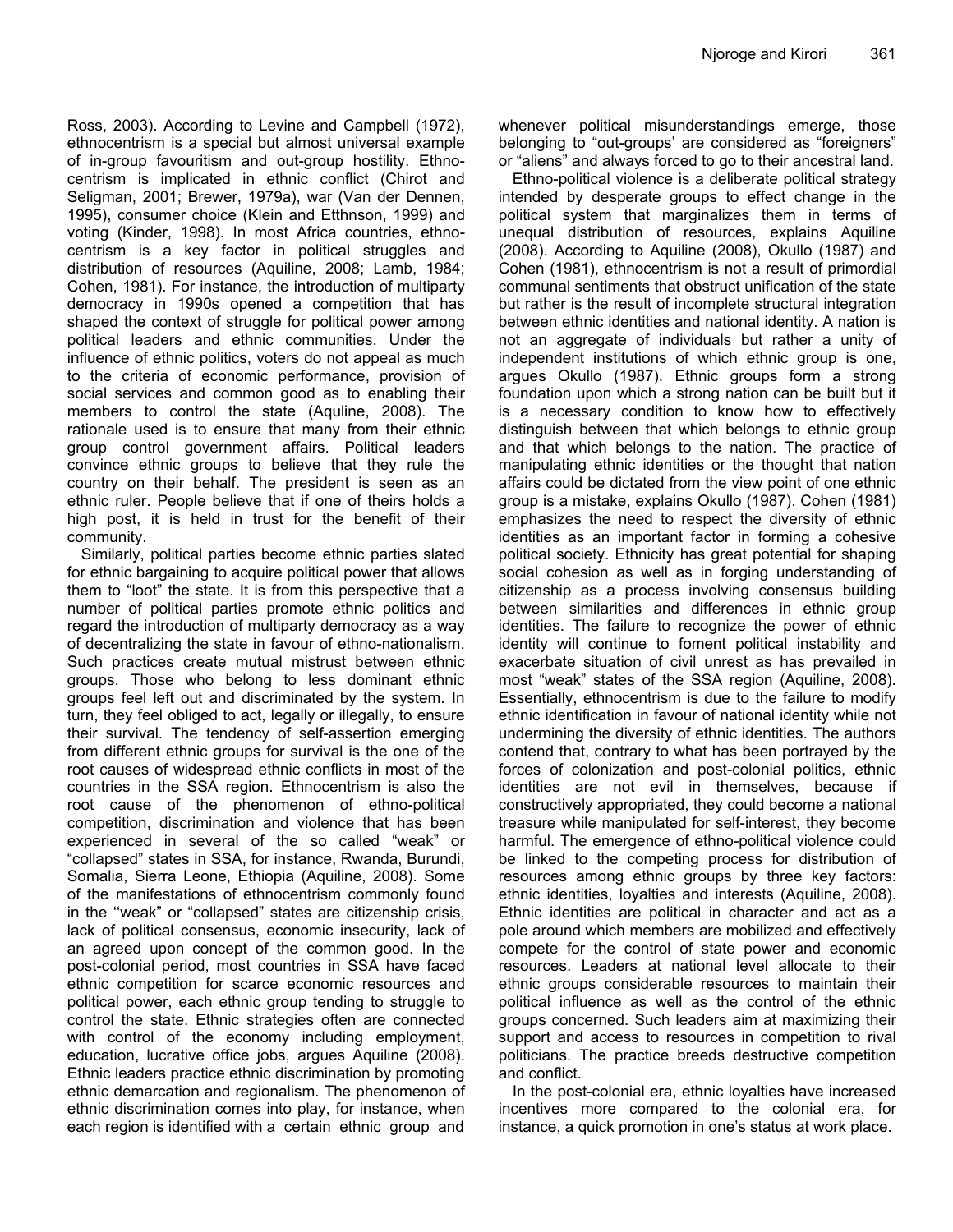Loyalties can be influenced by interest groups, cultural groups, religious groups as well as self-interest when one uses others as a ladder to acquire power and wealth. The success of political leaders in winning popular backing depends upon the trust which they inspire and their ability to obtain material benefits for their groups in form of government jobs, schools, clinics, roads, electric supply, etc. This is patronage politics commonly referred to as model of politization of ethnic identities (Cohen, 1981) where economic resources are used as a political tool to enable the leaders to buy support for their policies. It is a key principle of manipulation used by some political leaders to serve their own interests. One of the consequences of using these methodologies is that the ethnic groups are trained to acquire an attitude of concentrating on winning favours and fighting for limited national resources. On the other hand, the participation of the politicians in public affairs is reduced to a game of advocating ethnic interests rather than in building structures that can generate equal participation, justice and development for all (Aquiline, 2008; Cohen, (1981). People no longer see hard work as the source of economic success. Addressing ethnocentrism is not a matter of trying not to be ethnocentric because it is a bias that inhibits people from understanding of other peoples' life experiences. People do not understand that they are falsely assuming something that is not the case but only out of context (Barger, 2008). People will always have their assumptions about life based on their existing limited experience, that is, they will always be ethnocentric. The recognition and control method for addressing ethnocentrism entails people catching themselves when they are being ethnocentric and controlling for these biases and seeking to develop more valid and balanced understandings. The first step is for people to recognize that they do not understand, to become aware that they are falsely assuming something that is not the case but out of context, to become consciously aware of something that is happening subconsciously (Barger, 2008). By observing their reactions (positive or negative) towards others people get clues that they are not understanding and become aware that they are assuming something and their assumptions are not working in the situation. For instance, crosscultural encounters reveal more about a group's perspectives in terms of its values and emotional investments than about others' groups and provides unique opportunities to learn about itself.

The next step is for people to control their biases once they realize that they do not understand and to seek to develop more valid and balanced understandings. According to Barger (2008), the best way for controlling the biases is to ask other peoples for their explanations about their meanings and adaptive functions of the behavior and situation. There are many meanings of any behavior often very deep in peoples' subconscious and difficult to put into words. Differences in meanings are the

basis of ethnocentrism. Adaptive functions help adapt to life challenges ecologically, biologically, economically, socially, psychologically, and so on. There are many functions of any given cultural practices including ecological, biological, economic, social, psychological, and so on, functions that help a group adapt to life challenges and can lead to the greatest insights into others' cultural systems. By understanding and considering how others' ways and experiences are meaningful and functional in life, people can grasp that there are many valid ways in which human beings can experience happy and productive life and can help developing a functional understanding to interact successfully with others. One goal that is achievable is establishing valid and balanced understanding in the context of recognizing what people do not understand. For instance, many immigrants who have become functional members of the American society demonstrate this is possible (Barger, 2008). Where there is more valid and balanced understandings, there is more sound basis for identifying the common overlap areas where effective agreements and solutions can be reached. Self-determination is one of most effective means of social change for all parties concerned.

Politization of ethnic identities creates conflict or imbalance between concrete commitment to public life (or national identity) and concrete commitment to ethnic identities, loyalties and interests (or ethnic identity). This obstacle is the basis of the problem that several of the SSA countries have faced in the post-colonial era of integrating ethnic identities, loyalties and interests (or simply ethnic identity) within the structure of the nation state (Aquiline, 2008; Cohen, 1981). For social cohesion to take root, a balance between competing national identity and ethnic identities, loyalties and interests among various ethnic groups is necessary. Such a balance can be achieved and maintained by developing social structures founded upon the principle of overlapping loyalties (Aquiine, 2008).

This principle entails weighing between the competing loyalties (ethnic) and competing goods (national) and acting in a way that attends to their rightful claim. The need to respect the diversity of ethnic identities is an important aspect of forming a cohesive political society. According to Cohen (1981), the process of harmonizing competing loyalties must be achieved by maintaining a balance between the state identity and ethnic communities. Henry Shue (1980) contends that access to a multiplicity of goods promotes a diversity of interests that enables each group to participate in the common structure laid down by consensus. Political consensus can articulate new perspectives and preferences necessary to enhance the balancing process by dissolving ethno-political competition and creating institutions that can guarantee equal citizenship, participation and justice. A balance of interests achieved by free bargaining between ethnic groups creates a comprehensive conception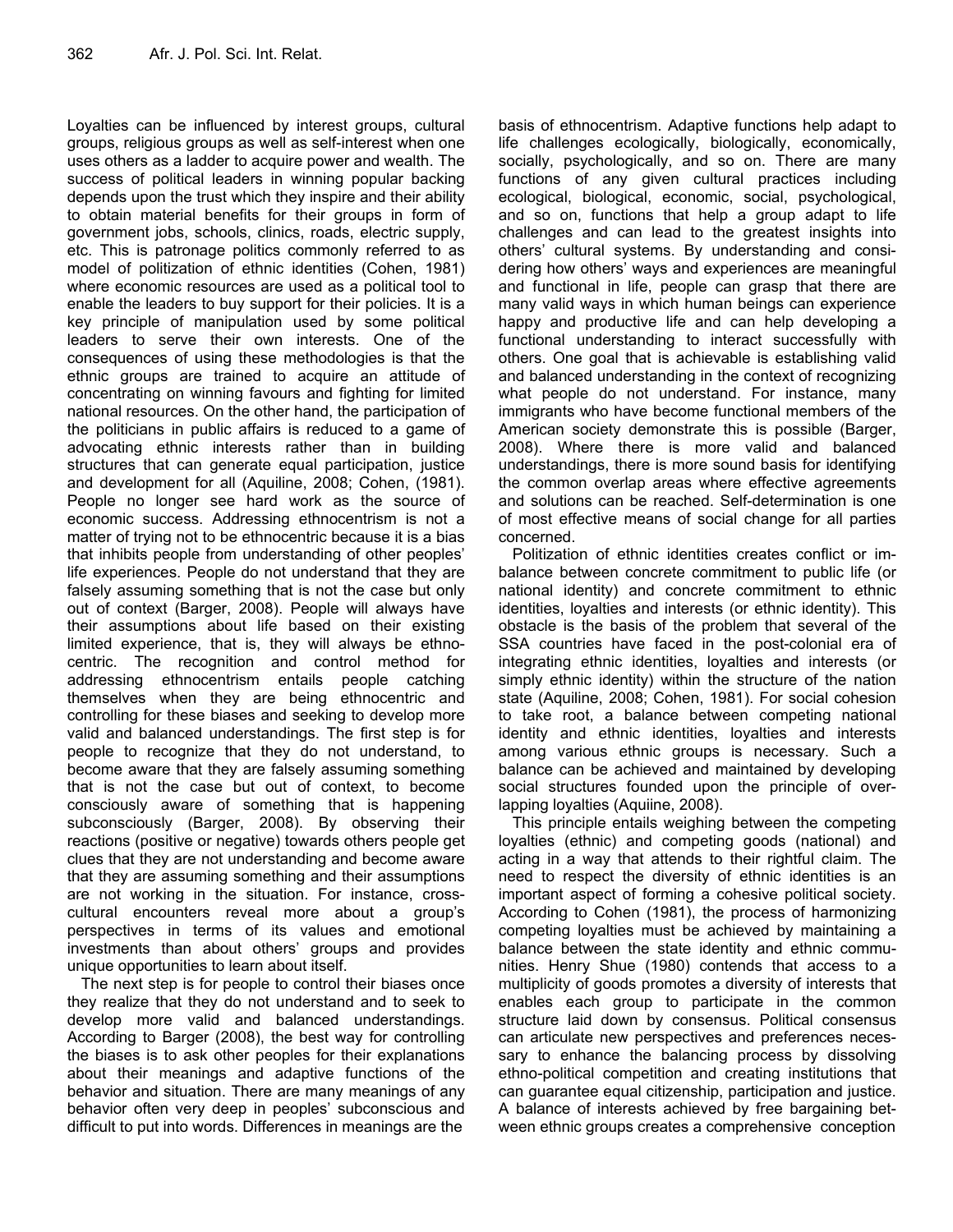of the common good as a way of lessening competition and tension between ethnic groups. The task of African societies, Kenyan included, is to formulate an inclusive concept of the common good based on ethnic identities and political consensus without suppressing ethnic differences. This entails developing profound unity that respects ethnic diversity; a unity that cherishes participation and creativity in the interest of common good (Haverwas, 1974).

#### **METHODOLOGY**

#### **Empirical aspects**

This section highlights empirical evidence on various issues including ethnocentrism as a catalyst of inter-community conflicts, the role of ethnocentrism in community conflicts, danger of ethnocentric politics, identity formation and politics.

Available empirical evidence shows that cultural differences contribute significantly to inter-communal violent conflicts in Sub-Sahara Africa compared to economic and political differences (Atiku et al., 2003). In Sub-Saharan Africa, state weakness or failure and eventual collapse is partly catalyzed by the persistence of ethnocentrism in governance and politics. This persistence has been one of the key challenges of the post-independence period SSA efforts have been focused on building nations and nationalisms that have relied less on ethnicity and ethnic patronage. Yoku (2009) investigates the role of ethnocentrism or tribalism in community conflicts in SSA using proxy measures for the level of social distance between social groups and Kenya, Nigeria and Zimbabwe as test cases. The social distance between ethnic groups is the effect to which members of one ethnic group would accept a member of another ethnic group metaphorically and geographically. Group membership boundaries or social distance become increasingly salient the closer the spatial contact between groups (Taijfel, 1982). The precise measures of social distance among ethnic groups in Africa are not available. The proxy measures used include the strength of ethnic identification defined as 'the specific group you feel you belong to first and foremost besides nationality' or the strength of ethnic attachment defined as 'the identity group to which you feel much stronger ties to other people than people of your nationality'. Representative sampled data including all ethnic groups as well as rural and urban dwellers from the Afrobarometer surveys in 1999 to 2001 and 2004 to examine the extent to which ethnocentrism was prevalent in a few SSA countries experiencing violent inter-communal conflict. Results show that 2 out of 10 Kenyans consider their ethnic identity as foremost compared to 1 out of 2 in Nigeria but more Kenyans chose occupational group as foremost. The author concludes that socioeconomic aspects have perhaps more to do with violent intercommunal conflict than mere ethnicity due to the fact that one's occupation determines earnings and socioeconomic rank as a result. If strong identification and attachment to ethnic group plays a role in violent conflict in Kenya, it must interact with occupational or economic dissatisfaction or differences. Political parties are organizations formed to seek influence in government policy through an electoral process. It is common to find individuals with common political aspirations coming together to form such associations to nominate candidates and attempt to seat them in political office. Individuals with similar ethnic, geographical, educational, ideological, religious and many common beliefs easily come together to form a political party to seek mandate of a people to lead them. The danger of ethnocentric politics is that there are individuals who would do anything for the sake of gaining political power. Cases of the danger of ethnocentric politics in the recent

history of Africa include the 1994 Burundi and Rwanda genocide, the post-election violence (PEV) in Kenya's 2007 general elections, and cases in Nigeria and Ivory Coast. Some of the most important empirical findings related to in-group and out-group processes include group affiliation as central to identity formation (Howard, 2000) and identity politics (Lactin, 1998; Monroe et al., 2000) such that individuals as members of an in-group are more likely to contribute to collective welfare even at the cost of individual advantage (Brewer and Kramer, 1986; Kramer and Brewer, 1984). Sheriff (1961) indicate that both in-group favoritism and out-group hostility tend to be stronger in competitive situations or in the presence of external threats. Bentley (1987) found that people validate their membership in an ethnic group by pointing to some set of attributes, usually overt cultural traits that members believe they share in common. Taijfel (1982) showed that group membership boundaries become increasingly salient the closer the spatial contact between groups. Cashdan (2001) found that ingroup favourism and out-group hostility (xenophobia) are somewhat different processes and appear to be empirically uncorrelated. Guimaraes (1996) studied racial discrimination in the Brazil focusing on restriction of individual rights, politics of discrimination and geography of racism and anti-racism and found cases where persons were restricted from circulating freely, the right to consume certain goods and services was denied, discrimination in its various forms and types (in the workplace and professional practice, between equals and with inverted hierarchy reflected in physical and verbal aggression as well as in the context of market and interpersonal relations and in the public sector). Social identity was constructed in reference to the concept of race in that social belonging was determining by it (Guimareas (1996). Gurr (1993a, 2000) developed an interactive model of ethnopolitical behavior built around four key determinants in civil conflict including identity, capacity, incentives and opportunities. Capacity refers to the capacity of groups to mobilize their members is support of collective action (Tilly, 1978). The premise related to incentives is that conflict will result when relative inter-group inequalities generate grievances that give groups the incentive to rebel (Gurr, 1970). Oppotutnities refer to factors external to a group that influence decisions about how to pursue ethnopolitical objectives. The model posits that ethnopolitical action is more likely to develop within those groups that have strongest and most cohesive identities, the greatest extent of grievances supplying the incentive to organize, the most elaborate networks and leadership capabilities that give them the capacity to successfully mobilize, and a set of external factors furnishing the opportunities to mobilize against the state. Gurr (1993b), Lindstrom and Moore (1995) and Gurr and Moore (1997) found that ethnopolitical rebellion diminishes the more a state penetrates society. Gurr (2000) found that the cohesiveness of the group's identity acts as a crucial resource facilitating the capacity of leaders to mobilize the group. Incentives are primarily grievances from relative deprivation (Gurr, 1970).

#### **Conceptual framework**

This paper is a theoretical study based on descriptive analysis of available literature on ethnocentrism and related concepts. The key premises governing the study include the psycho-analytical and psycho-dynamic theories (Levine and Campbell, 1972), social conflict theories (Rabbie, 1991) and the interactive model of ethnopolitical behavior (Gurr, 1993a, 2000). A theoretical framework showing the interrelationships of the variables employed in the study is conceptualized as presented in Figure 1. Ethnopolitical action (behavior) is direct product of grievances, mobilization and opportunities. Grievances are a function of collective disadvantages and state penetration. Collective disadvantages (inequalities) are influenced by two variables: socioeconomic aspects and the interaction (product) of socioeconomic aspects with ethnocentrism.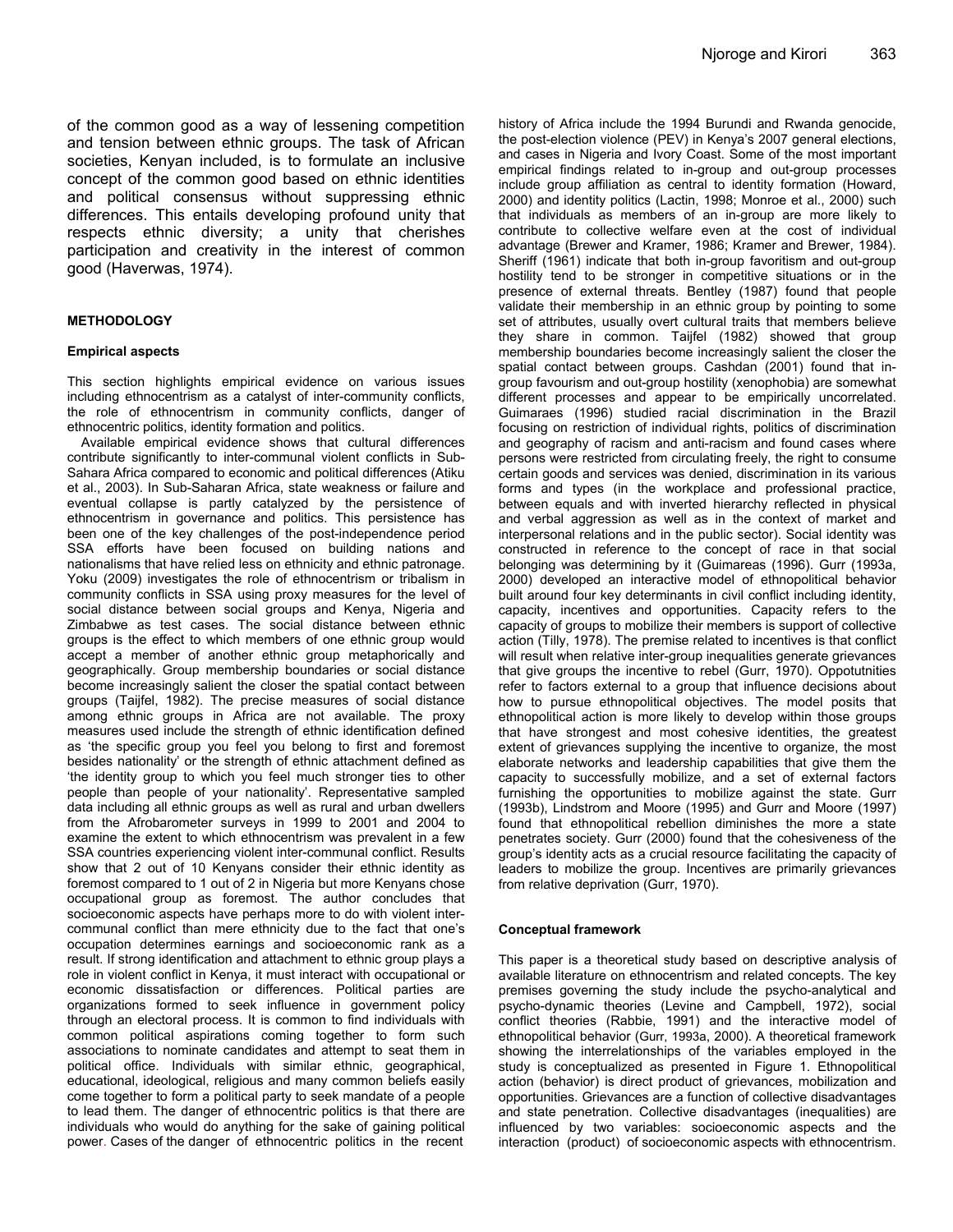

**Figure 1.** Theoretical Framework of Effects of Ethnocentrism in Kenya

Mobilization is directly influenced by the strength of groups' identity, the groups' grievances and state penetration.

# **RESULTS AND DISCUSSION**

#### **Introduction**

Kenya is a multi-ethnic society where many communities have lived in harmony for many years as a result of cherished practice inherited from the diverse indigenous cultures where ethnic identity was a symbol of communal solidarity and security. The meaning and nature of these practices become clear on considering the cultural, socioeconomic and political changes the country has experienced from a triple historical perspective: precolonial, colonial and post-colonial periods. During the pre-colonial period, ethnic groups were more rural, homogeneous and less competitive among themselves for scarce resources than today. There was recognized art of living in reasonably peaceful way without a state structure than in the way understood today (Lonsdale, 1981). During the colonial period, small ethnic groups were forced to merge. The post-colonial period has witnessed competition for scarce resources and political power, each ethnic group tending to fight to have a president from their group. Since independence in 1963, political life in Kenya has been marked by cases of ethnopolitical competition that degenerated into competition, discrimination and violence as witnessed during the 2007 general elections (Aquiline, 2008).

# **Ethno competition and discrimination (political favouritism)**

Ethnocentric politics in Kenya was not manifest during the first 28 years of self-rule but with the advent of the multiparty democracy in 1991, the scenario changed drastically. Political power and rights shaped relationships among Kenya's ethnic groups. Jomo Kenyatta, the first president of Kenya showed political favoritism to the Kikuyu, his ethnic group (Holmquist and Oendo, 2001; Haugerud, 1995). Similarly, Arap Moi, the second president of Kenya, increasingly favoured the Kalenjin during his presidency. Political favoritism has proven unavoidable since 1992 and Kenyans invariably support the political candidate of their own ethnic group such that political parties are divided along ethnic lines. Kenya started to experience emergence of several political parties based on ethno-regional interests. For the ethnic group, the president would "loot" the state resources for the group as general public perception held that the president is not for the state but his/her ethnic group. This has been a root cause for the struggle to control the state. In recent years, the dominant ethnic groups have been on the forefront in fighting for political power, fighting to control the state while the relatively less dominant communities have been playing the card of opportunism (Aquiline, 2008). Ethnic strategies are often connected with resources of modern economy such as gaining employment, education, securing loans, seizing appointments for the lucrative office jobs, and so on. The practice of ethnic discrimination became live in form of ethnic demarcation and regionalism promoted by ethnic leaders. Since most of the regions are identified with a certain ethnic group the phenomenon of ethnic discrimination comes into play whenever political misunderstandings emerge in some regions, those identified as "outsiders" or "foreigners" or "aliens" are always to go to their ancestral land. For instance, efforts were witnessed in the 1990s to marginalize one of the dominant ethnic groups in Kenya where such utterances as 'the members of that ethnic group must lie low as an envelope' and several cases IPDs were experienced.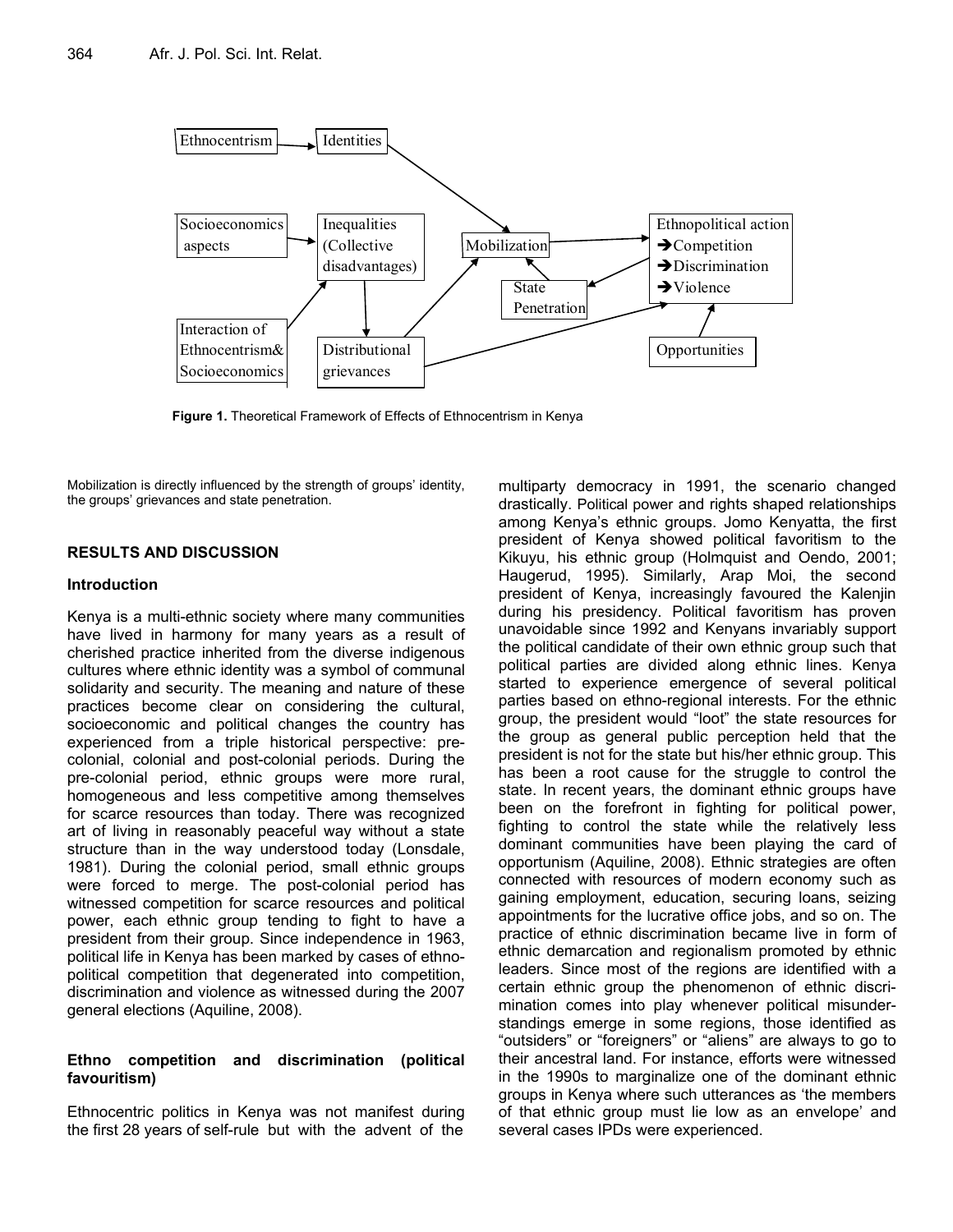### **Ethno-political violence**

Since early 1990s, the nature of the Kenyan political system can be described as having been instrinsically linked to ethnic violence and electoral cycle. A significant increase in severity of such violence was witnessed after the introduction of multiparty politics in early 1990s. For instance, the attacking, displacing and killing of the Kikuyu community by armed Kalenjin community during the first multiparty elections in 1992. This was a primary ethnic violence caused by the desire of the Kalenjin dominated Government to displace the Kikuyus who, they felt were wrongfully occupying traditional their lands. Under Jomo Kenyatta, Kikuyus acquired large tracts of land in the Rift Valley and the Moi regime saw the multiparty election as an opportunity to regain their traditional lands. The elections in 1992 left 1,500 people dead and more than 300,000 displaced in the Rift Valley province (Africa Watch, 1993). The most significant ethno-political violence witnessed since Kenya's independence from Britain in 1963, was the 2007-2008 Kenyan crisis. The political rallies and campaigns for Kenya's 2007 general elections were marked by ethnocentric behavior reflected in cooperative relations in form of in-group favoritism and out-group hostility. The support mechanisms for the cooperative relations included inclusive fitness based on kinship, social capital and in-group favoritism. Some of the determining factors for membership were, for instance, 41 ethnic groups against 1, the two key political parties (Party of National Unity – PNU and Orange Democratic Movement- ODM). The leader of the ODM, Raila Odinga, constructed a panethnic coalition of the 41 Kenya's ethnic groups against the Kikuyu community under the incumbent president and leader of the PNU, Mwai Kibaki (Hawke, 2013). The combat against the Kikuyu drew on historic opposition to their (perceived) economic and political dominance since independence. Ethnocentrism was implicated in ethnic conflict and voting process which eventually resulted in disputed elections that triggered near political crisis in Kenya. Several people were killed and property was destroyed including burning of homes. More than 500,000 people were displaced from their original homes. The emergence of ethno-political violence in Kenya relates to a long-term link to a competing process among ethnic group identities for control of state power and economic resources as a result of politization of ethnic identities, a practice that breeds destructive competition and conflict.

#### **Ethnocentrism and socioeconomics**

Two important relations between ethnocentrism and socioeconomics can be distinguished in the Kenyan situation. One is the interaction effect of ethnocentrism and socioeconomics and the other is the influence of

ethnocentrism on socioeconomic development. Evidence available in the literature suggests that the interaction between ethnocentrism and socioeconomics is one of the real causes of ethnic and political conflicts in Kenya. Empirical work by Yoku (2009) shows that ethnic identity (ethnocentrism) is less important to Kenyans than occupation and concludes that socioeconomic aspects are a more of determining factor in violent conflicts in Kenya than ethnicity. Only when ethnocentrism interacts with socioeconomic dissatisfaction is its role in conflicts becomes clearer. Yieke (2008) also supports this finding indicating that ethnicity is only a medium of political conflicts than a cause. The interaction effect of ethnocentrism and socioeconomics can be comprehended better in the general public perception of the symbol of the president. The president as a symbol of "eating" (Kasomo, 2012) has socioeconomic implications that have influenced profoundly ethnic politics and struggle for political power among communities. The president is seen as an ethnic ruler and a most appealing criterion for voters is to enable their members to control government affairs with the belief that the community's socioeconomic benefits would be maximized. From this perspective, one can understand the reason that the series of ethnic and political conflicts witnessed in Kenya during the last 4 general elections (1992, 1997, 2002 and 2007) related closely to ethnic competition for control of the state power and resources. The influence of ethnocentrism on socioeconomic development in Kenya is viewed from its possible implication on the management of national resources which in turn impact socioeconomic development. Only two indicators for socioeconomic development are considered: economic growth and poverty levels. Kenya's long-term socioeconomic development trend (1963 to 2012) indicates poor performance over the 20 year period, 1983 to 2002, in terms of low economic growth rates and rising levels of poverty compared to other two periods: the 1963 to 1982 period and the 2003 to 2012 period. The 1983 to 2002 period falls in the famous "Nyayo" era where the common feature among ethnic groups was sharply marked by one ethnic group holding more power and privileges in resources control and used these as tools to dominate and marginalize others. The period was also marked by serious mismanagement of national resources impacting adversely both on national unity and socioeconomic development. For instance, talking in "whispers" was a common phenomenon for fear of victimization by the ruling power.

# **CONCLUSION AND RECOMMENDATIONS**

Ethnocentrism is a natural and universal phenomenon and often a major factor in the divisions and violent conflicts, ethnic or political that has been experienced amongst members of different ethnicities and social groups. In Kenya, the effects of ethnocentrism can be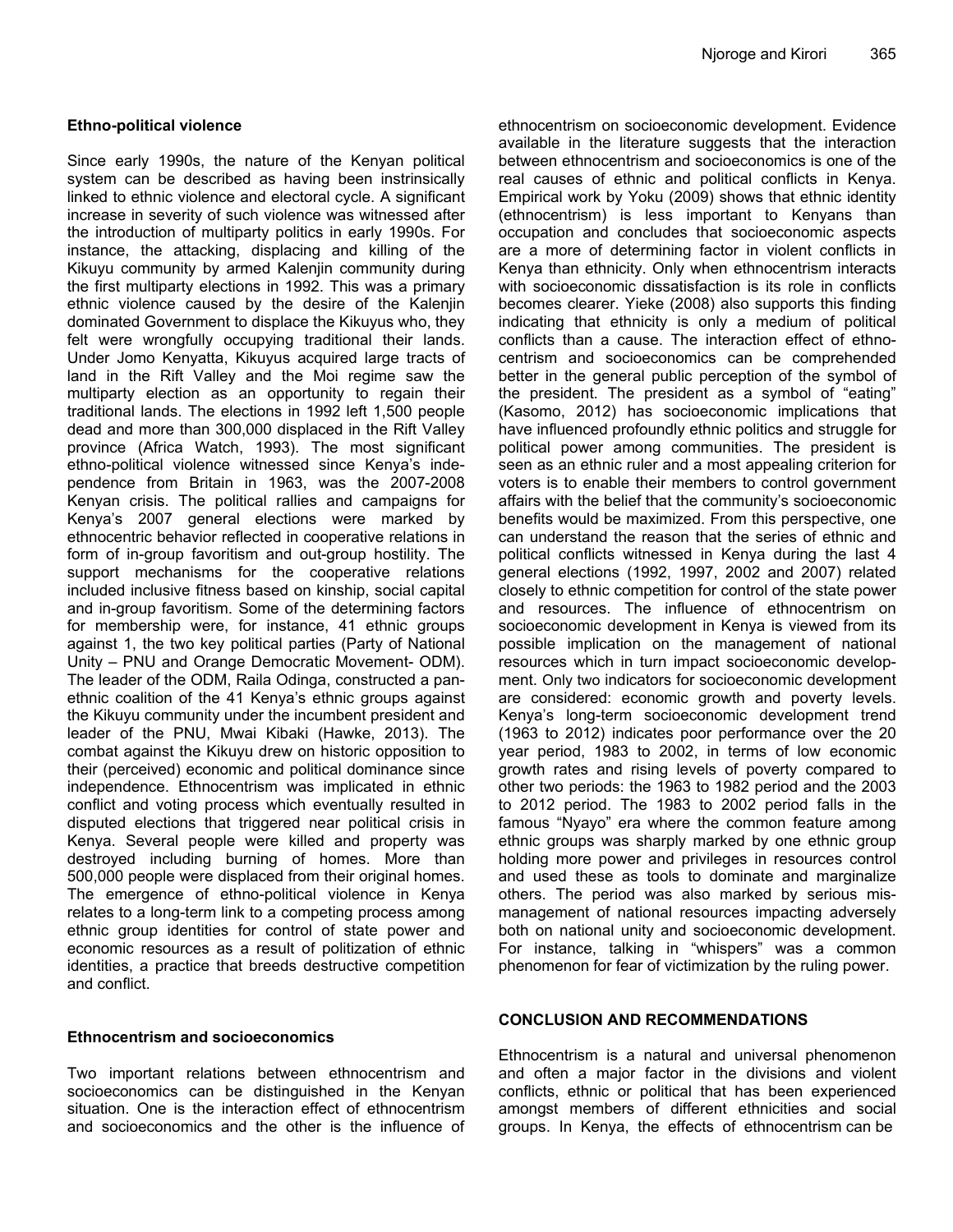seen from a two-fold perspective. One, Ethnocentrism has acted as medium rather than a cause of a series of ethnic and political conflicts the country has experienced especially during general elections. The main cause of these conflicts is the interaction between ethnocentrism and socioeconomics where ethnic groups indulge in protracted competition for control of resources and political power each ethnic group tending to struggle to control the state. Two, ethnocentrism has adversely affected socioeconomic development of the country especially during the 'Nyayo'era through the mismanagement of national resources. Some important recommendations can be drawn for addressing the ethnocentrism in the country such as follows. Raising awareness for ethnocentrism in the sense that awareness and knowledge would lead to discovery that in a crosscultural society, people can flourish without concern for one's own culture and that different ways of life can produce happy and productive lives. Promoting social cohesion and forging understanding of citizenship as a process involving consensus building between similarities and differences in ethnic group identities. This would enhance integration of ethnic identities and national identity without undermining the rich cultural diversity. Creating a process of balancing competing national identity and ethnic identities to dissolve ethno-political competition and guarantee equal citizenship, participation and justice. This entails accessing a multiplicity of goods and promoting diversity of interests. The new constitution of Kenya is a critical factor in the creation of such balancing process. The constitution seeks to take power to the people and giving some level of economic autonomy to the 47 counties. It provides an excellent balancing strategy in that virtually all ethnic communities and their elites would have access to national resources and everyone would be able to 'eat' without necessarily winning the presidency.

# **Conflict of Interests**

The authors have not declared any conflict of interests.

#### **REFERENCES**

- Adorno TW (1982). The Authoritarian Personality, New York: W.W. Norton.
- African Watch (1993). Divide and Rule: State-sponsored Ethnic Violence in Kenya, New York: Human Rights Watch.
- Aquiline TSJ (2008). "Politization of ethnic identities and the common good in Kenya", text of a talk delivered April 2 at noon presentation on Kenya, the common good and the politization of ethnic identities.
- Atiku A, Jenifer J, Yoku ST (2003). An Empirical Profile of Weak States in Sub-Sahara Africa, Africa Dev. 28(3,4):168-185.
- Axelrod R (1986). An Evolutionary Approach to Norms, Am. Polit. Sci. Rev. 80:1095-1111.
- Axelrod R, Ross AH (2003). "The Evolution of EthnocetricBehaviour", a paper prepared for delivery at Midwest Political Science Convention, Chicago.
- Ayedemo T (1993). Christian mind in: a changing Africa. Nairobi: AEAM.
- Barash DP (1991). BELOVED Enemies: Our Need for Opponents, New York: Prometheus Books.
- Barger K (2008). Ethnocentrism: Recognition and control of Ethnocentrism as a Basic Methodology for understanding ethnic behavior, both our own and others.
- Bentley GC (1987). Ethnicity and practice, Comparative Studies in Society and History 29:24-55.
- Brewer MB, Kramer RM (1986). Choice behavior in social dilemmas: effects of social identity, group size, and decision framing, J. Pers. Soc. Psychol. 50:543-549.
- Brewer MB (1979a). in-groups bias in the minimal inter-group situation. A cognitive motivational analysis, Psychol. Bull. 86:307-324.
- Brown RJ (1988). Group processes: dynamics within and between groups. Oxford: Blackwell.
- Cashdan E (2001). Ethnocentrism and xenophobia: a cross-cultural study, Curr. Anthropol. 42(5):760-765.
- Chinchen D (1997). The Return of the Fourth "R" to Education: Relationships in Missiology, Int. Rev. 25:3.
- Chirot D, Martin EPS (2001). Ethno Political Warfare: Cases, consequences, and Possible Solutions*.* Washington DC: American Psychological Association.
- Cohen A (1981). The politics of elite culture: explanations in the dramaturgy of power in a modern African society. Berkeley, California: University of California Press.
- Coleman JS (1990). Foundations of Social Theory. Cambridge, MA: Harvard University Press.
- Council on Foreign Relations (2013). Electoral Violence in Kenya, Contingency Planning Memorandum*.* No. 17.
- Dougherty J, Pratlzgraff R (1996). Contending Theories of International Relations: A Comprehensive Survey, Longman: NY.
- Deutsch M (1990). Psychological Roots of Moral Exclusion, J. Soc. Issues 46:21-25.
- Fisher RJ (1990). The Social Psychology of Intergroup and International Conflict, Springer-Verlag: New York.
- Freud S (1930). Civilization and Its Discontents, trans.by James Strachey, New York: W.W. Norton and Company.
- Freud S (1921-1922). Group Psychology and the Analysis of the Ego, New York: W.W. Norton and Company.
- Gurr TR (2000). Peoples versus States: Minorities at Risk in the New Century, Washington, DC: United States Institute of Peace Press.
- Gurr TR (1993a). Minorities AT Risk. Washington, DC: United States Institute of Peace Press.
- Gurr TR (1993b). Why Minorities Rebel: A Global Analysis of Communal Mobilization and Conflict since 1945, Int. Polit. Sci. Rev. 14:161-201.
- Gurr TR (1970). Why Men Rebel. Princeton, NJ: Princeton UP.
- Gurr TR, Moore WH (1997). Ethnopolitical Rebellion: A Cross-Sectional Analysis of the 1980s with Risk Assessments for the 1990s, Am. J. Polit. Sci. 41:1079-1103.
- Guimareas AAS (1996). Racism and the restrictions of individual rights: Racial discrimination in the Brazilian Press.
- Hamilton WD (1964). The General Evolution of Social Behaviour, J. Theor. Biol. 7:1-52.
- Hardin R (2002). Trust and Trustworthiness. New York: Russell Sage.
- Haugerud A (1995). The Culture of Politics in Modern Kenya, New York: Cambridge University Press.
- Hawke S (2013). Kenya's Elections in 2013: poverty, ethnicity, and violence, Advocates of Social Justice.
- Holmquist F, Ayuka O (2001). Kenya: Democracy, Decline, and Despair, Curr. Hist. 100:646. http://www.africabib.org/rec.php?RID=P00025428&DB=p
- Hetcher M, Karl-Dieter Opp (2001).Social Norms. New York: Russell Sage.
- Hobbes T (1651). Leviathan. New York: Collier Books Edition (1992).
- Hooghe M, Ann T, Bart M, Tim R (2008). International Encyclopedia of
- Social Sciences, MacMillan Reference, March 2008. Howard JA (2000). Social Psychology of Identities Ann. Rev. Soc. 26:367-93.
- Jhingan ML (2009). The Economics of Development and Planning, 39<sup>th</sup> Edition.Vrinda Publications Ltd: Delhi, India.
- Kasomo D (2012). An assessment of ethnic conflict and its challenges today, Afr. J. Polit. Sci. Int. Relat. 6(1):1-7.